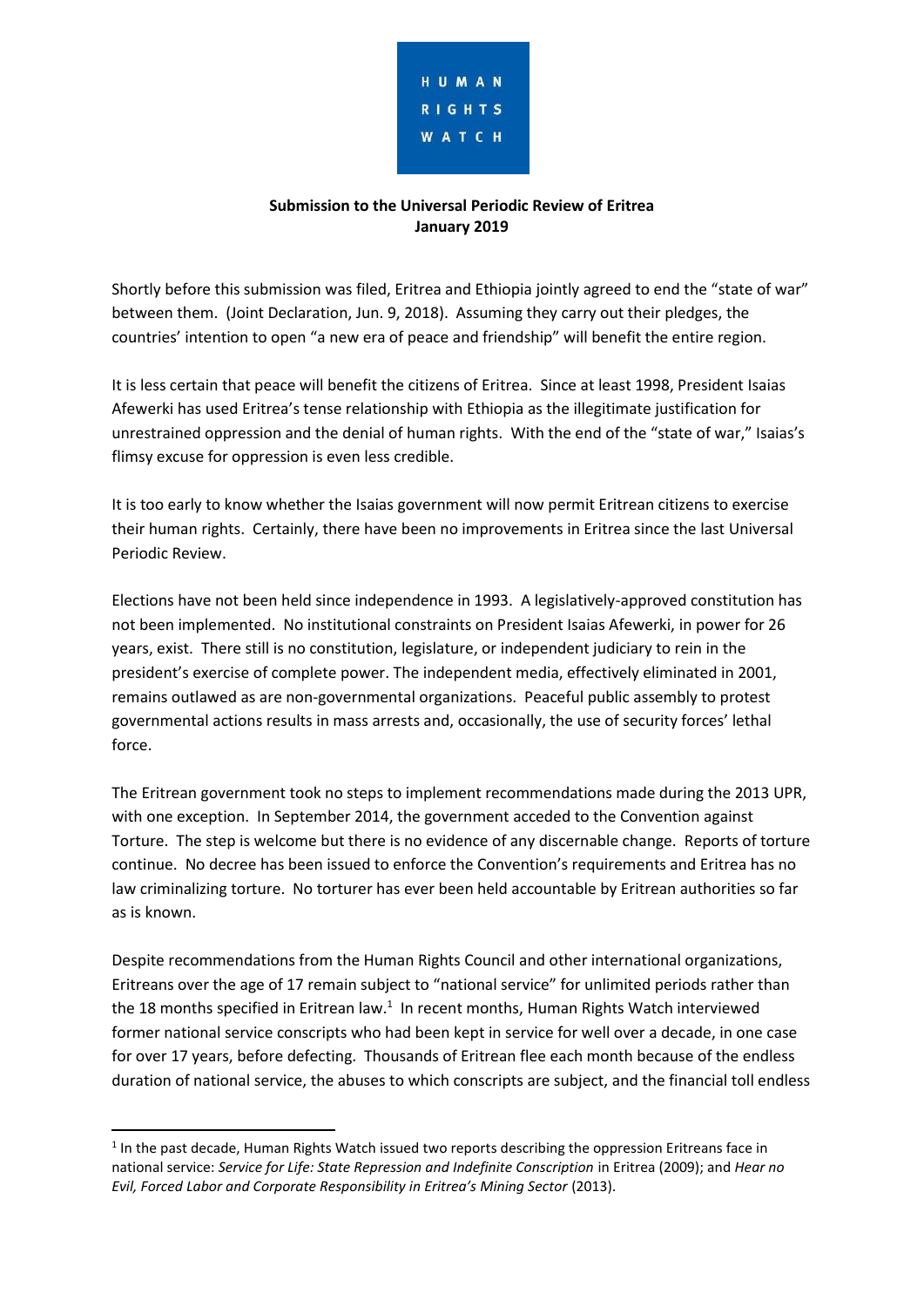conscription exacts. Children are among the thousands who flee: young teenagers and even preteens who fear conscription. As one young Eritrean recently told Human Rights Watch, military service is "bad treatment without any end in sight."

Except for its accession to the Convention against Torture Eritrea has implemented few of the UPR 2014 recommendations, including some it accepted. There is still no progress on issues addressed by recommendations made in 2009 and 2014 that Eritrea "noted" but neither accepted nor rejected. The president has refused to implement the constitution approved by the then-existing national assembly in 1997. Among its provisions, that constitution guarantees an independent judicial system. It protects citizens from being deprived of life or liberty without due process. It outlaws slavery and forced labor. It guarantees freedom of speech, press, and peaceful assembly, and the free exercise of religion. It protects the right to vote and to campaign for public office. The current government does not recognize any of these protections.

On May 24, 2014, shortly after the previous UPR, President Isaias announced that he was preparing a new constitution. In 2018, on the fourth anniversary (1461 days later) there is no indication of a new constitution. Similarly, no progress has been observed on other recommendations Eritrea "noted" in 2009 and 2014. The government still jails citizens without trial or means for review. It does not permit relatives access to certain prisoners, notably government ministers and journalists arrested in 2001 without trial and held incommunicado ever since. In 2015, the government promulgated a new Criminal Procedure Code theoretically guaranteeing a right to independent judicial habeas corpus proceedings. Those provisions remain unimplemented.

In addition to seeking implementation of recommendations made during the 2014 UPR, states should also raise recommendations contained in reports issued by the Commission of Inquiry and by the Special Rapporteur for Eritrea. They should urge Eritrea to cooperate with and admit the Special Rapporteur and all other United Nations special rapporteurs investigating human rights violations. Eritrea should work with the incoming Special Rapporteur to develop benchmarks for progress in improving the situation of human rights and a time-bound action plan for their implementation, in accordance with the most recent Human Rights Council resolution adopted in June 2018.

Major areas of concern:

#### **Indefinite National Service**

The government's repressive policies most severely affect Eritrea's younger generations conscripted into national service. National service has become a misnomer. The UN Commission of Inquiry aptly characterized it as "enslavement." Prolonged national service is not the sole reason so many thousands flee each month but it remains the primary one. As one escaped conscript told Human Right Watch, he fled the country because he saw no future except living "like a slave."

As noted above, the law establishing national service limited conscription to 18 months. Conscription for a limited time is not a human rights violation but, since about 1998, the government requires service indefinitely; conscription can last a decade or more. A former conscript told Human Rights Watch, "I don't mind military service but in Eritrea it never ends and you have no rights." Another said he fled because he didn't want to be "in the military the rest of my life."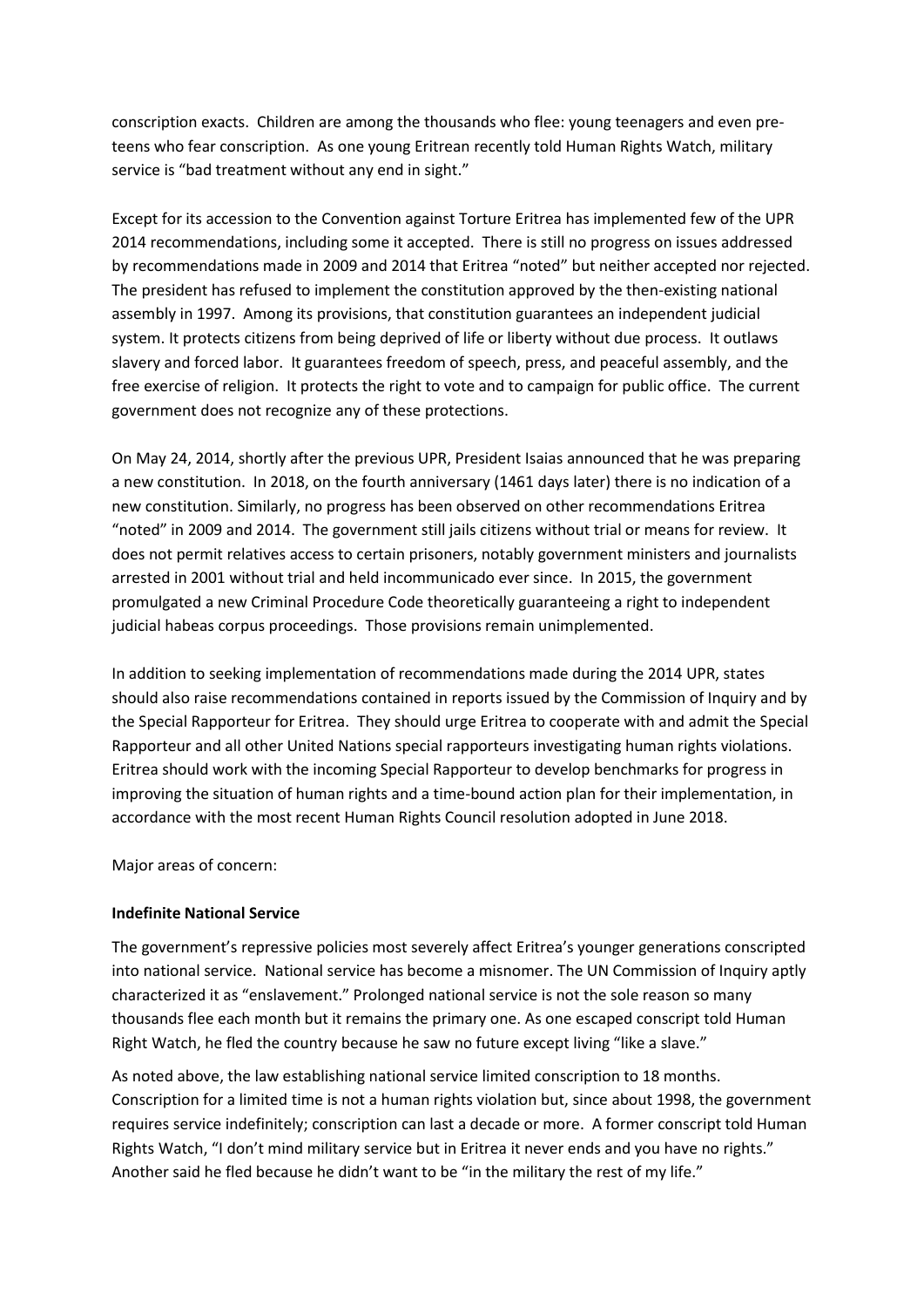President Isaias tries to justify endless conscription as necessary while Eritrea faces a "no-war, nopeace" stalemate with Ethiopia following the end of a bloody border conflict two decades ago. Many national service conscripts, however, are not assigned to the military. Rather, they are used in civilian capacities, as farm laborers, teachers, construction workers, civil servants, and lower level judges. Conscripts have told of assignments to farms and other properties belonging to military commanders. Other conscripts are assigned to government-owned construction firms which, in turn, assign them to work on building infrastructure at foreign-owned mineral mines. Conscripts are also physically abused and mistreated while in service.2 Beatings and imprisonment in extremely harsh conditions is common. Recent interviews reveal that little has changed in national service since the last UPR review. Punishment in national service can be imposed by military commanders at whim, without the possibility of review or redress. Physical abuse, including punishments that qualify as torture, remains extensive. Among conscripts Human Rights Watch recently interviewed are defectors who spoke of being trussed in stressful configurations and being imprisoned in scorching or freezing zinc sheds (*zingoes*) for days or in underground cells for weeks or months.

Physical punishment begins early. Students are initially assigned to a defense training center at Sawa for their last year of high school before being drafted into national service. In recent interviews, defectors told of physical punishments for even minor infractions, such as being late for class: "they hit you hard, until you are injured"; victims were ordered to roll on the ground, "some would fall and vomit when they stood up." One conscript summarized the Sawa experience as "[t]hey are making us into slaves, not educating us."

Pay during national service remains inadequate. Pay increased after 2016 but those interviewed insisted it remains insufficient to support a family. Pay increases were partially offset by higher deductions for food. A teacher told Human Rights Watch, "Sometimes I didn't even have enough money to go and visit my children." As a result, conscripts still provide the state, foreign mining companies, and high military officials with cheap labor.

Conscripts report that they receive a minimal diet of lentils or faro, occasionally supplemented by pasta. Living conditions, other than for those assigned as teachers, civil servants, or to other professional positions, are generally in barracks that are cramped and insufficiently protected from the elements. Medical care is rudimentary, provided by conscripts with elementary training, and consisting of a few pills.

While conscripts are technically allowed about a month's leave each year, this leave is routinely denied and they have no say about when it occurs. Conscripts have told Human Rights they were denied leave to attend to sick or dying family members.

# Recommendations:

**.** 

 Enforce the 18-month time limitation in Article 8 of the national service Proclamation and allow substitute service for conscientious objectors;

 $2$  See art. 1.1 of the Convention against Torture.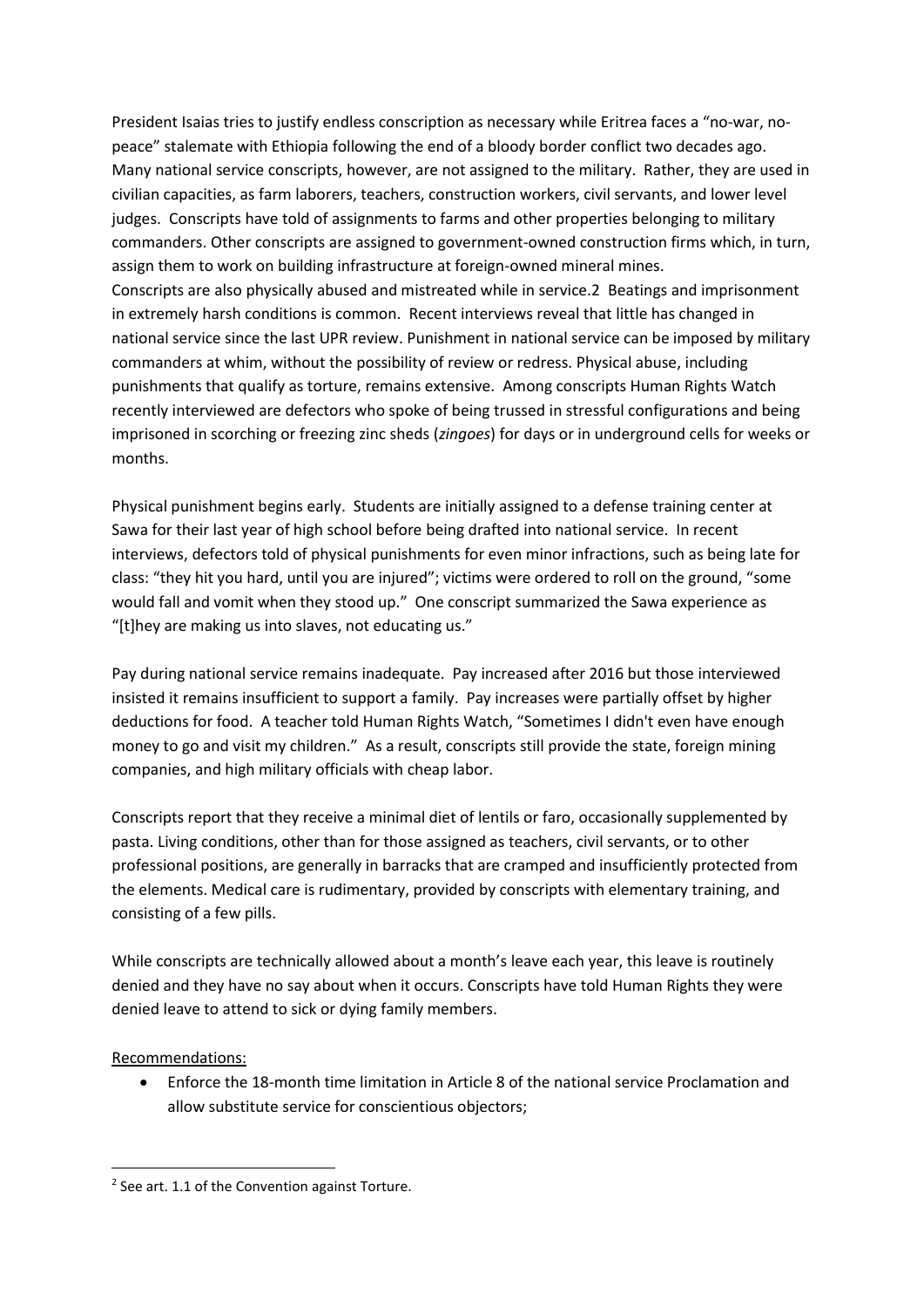Prohibit the use of national service conscripts on private projects as forced laborers, including, but not limited to mineral mines and government officials' farms and businesses.

### **Interference with religious beliefs and practices**

Since 2002, Eritrea has "recognized" only four religious groups: Sunni Islam and the Eritrean Orthodox, Roman Catholic, and Evangelical (Lutheran) churches. Although the government professed it would allow other groups to be recognized, it has not acted on applications for recognition pending since 2002, including those of the Baha'i community and the Presbyterian, Methodist, and Seventh-day Adventist churches.

At times, security personnel raid private homes where devotees of unrecognized religions meet for communal prayer. Arrests and imprisonment of attendees often follow. Imprisonment can involve being packed together with others in shipping containers or being subject to other harsh conditions. Reliable sources reported as many as 170 arrests of Evangelical Christians in May-June 2017 alone. Some reportedly were sent to an infamous Red Sea Dahlak Island prison.

Torture intended to compel renunciation of "unrecognized" religious beliefs happens with some frequency. Repudiation of the "unrecognized" religion is typically the price of a prisoner's release. Jehovah's Witnesses have been especially harshly treated since independence. Because of their religious beliefs, they declined to participate in the 1993 referendum on independence and refuse to serve as soldiers in national service. Eritrea provides no substitute service for conscientious objectors. President Isaias revoked their citizenship in 1994. Since then, their punishments have been severe. They have been denied ration cards and work permits. Young and old, including some individuals in their 70s, have been imprisoned for long periods. Fifty-three are known to be imprisoned at the time of this submission, including three arrested and sent to Sawa 24 years ago.

Prison conditions for Jehovah's Witnesses improved somewhat in 2017 when all, including those held in Sawa, were transferred to the Mai Serwa prison. There, they have been allowed visitors for the first time during incarceration and conditions are believed to be less oppressive. Nevertheless, a 77-year-old Jehovah Witness died in custody at Mai Serwa in 2018. His cause of death is unknown.

"Recognized" religions are not immune from government repression. The government deposed Eritrean Orthodox Patriarch Abune Antonios in 2007, placed him under house arrest, and imposed their own Patriarch on the church. In July 2017, the 89-year-old former patriarch was brought to a church service for the first time in 11 years but not allowed to speak. He has not been seen in public since. The government has also interfered in Islamic affairs, including by appointing the Mufti of Eritrea's Muslim community. Religious leaders and laymen who protested the Patriarch and Mufti appointments remain imprisoned.

# Recommendation:

 Permit all religions, end interference with religious practices, and release all prisoners being held for their religious beliefs and practices.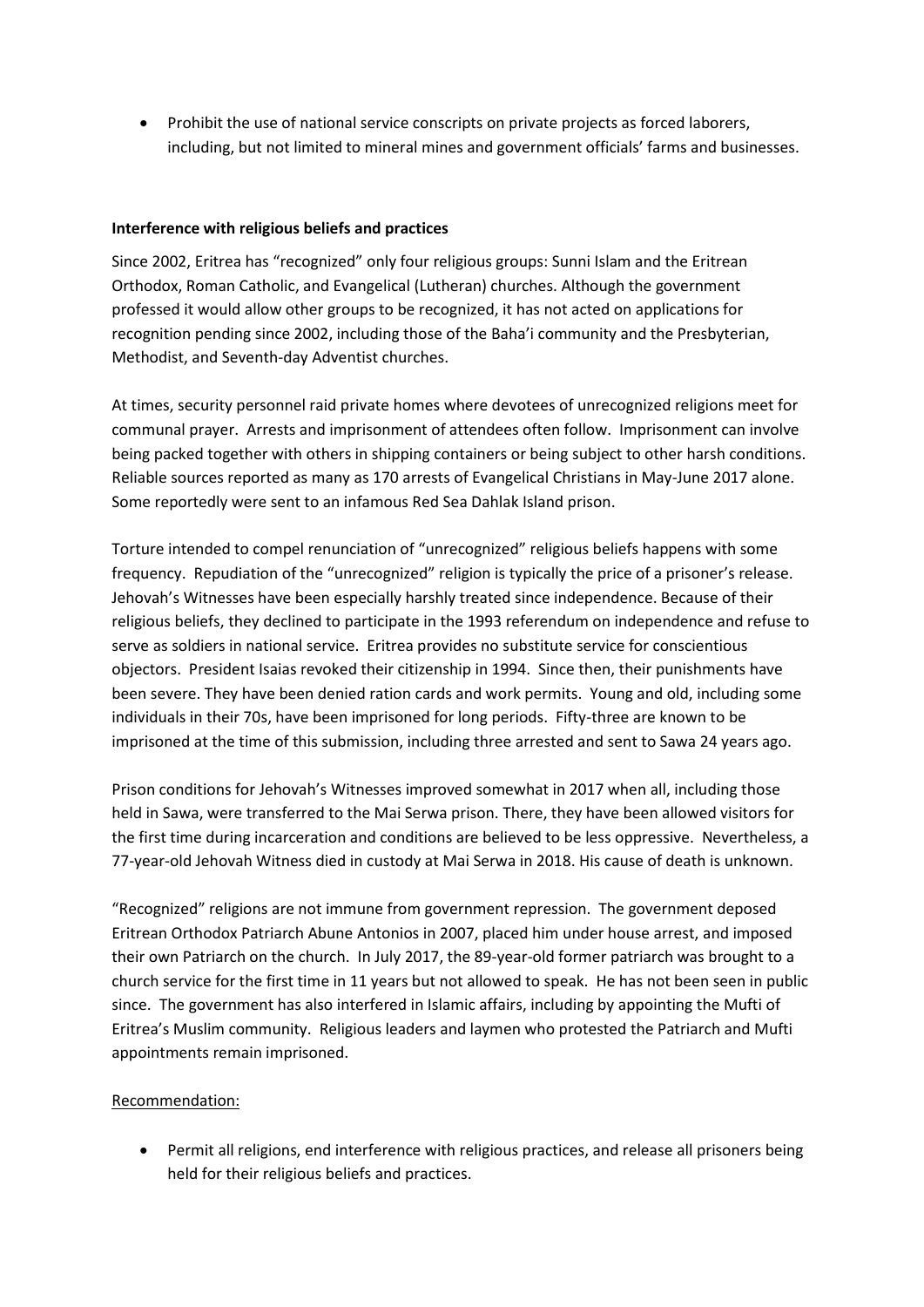### **Absence of the Rule of Law**

Eritrea's citizens remain subject to arbitrary mistreatment without legal protections. No means exist for citizens to express personal views or to question government policies affecting them. They have no legislative representation, no independent press, and no non-governmental organizations to which they can turn.

Citizens who speak out or question policies during government-called community assemblies have been punished without trial or means of appeal. Indefinite imprisonment is the most likely punishment, sometimes accompanied by corporal abuse. In addition, families are denied government ration cards to buy scarce but essential provisions.

Arrests based on suspicion are frequent. Incarceration without judicial review is the norm, except for petty crimes. Prisoners are seldom told the reason for the arrest. If they learn why, it is because of questions raised during interrogations.

Incarceration can be indefinite and is often incommunicado; relatives are not given the whereabouts of a prisoner, much less allowed to visit. Family members have told Human Rights Watch about relatives who disappeared for years until their bodies ware returned without explanation; they were warned not to ask questions and directed not to have an autopsy conducted.

In November 2017, the government arrested 93-year old Hajji Musa Mohammed Nur, chairman of Al-Dia, a private Muslim school in Asmara, after he criticized a government-plan to take over administration of the school. Two weeks later, a rare protest at the school took place was broken up when security forces fired into the air. Students and others then began to march toward government offices in protest. They were met by security forces firing into the air. Dozens were arrested. Hajji Musa remained jailed without trial for over four months until March 2018, when the government returned his body to the family. The cause of death is unknown. Multiple sources report that members of the school's executive board remain jailed without trial as of the date of this submission.

The most prominent prisoners who have disappeared are journalists and government officials arrested in September 2001 after newspapers reported the contents of a letter the officials – the socalled "G-15" – signed protesting President Isaias' policies and rule.3 They have not been publicly seen since 2002 and are believed to be held at a remote jail at Eiraeiro. A guard, who fled in 2004, reported that half of them had died by then. Haile Woldetensae, a former foreign affairs minister incarcerated at Eiraeiro, died in early 2018 according to an unconfirmed report.

Eritreans are not allowed to leave the country without permission, which is seldom granted for those under 50 unless it profits the government in some way. The government confiscates property without recompense. In 2015, it confiscated? traditional Afar land near Assab for construction of a military base for use by the United Arab Emirates. No compensation was paid and Afar leaders were reportedly told not to complain.

**.** 

<sup>3</sup> See Human Rights Watch, *Ten Long Years* (2011).